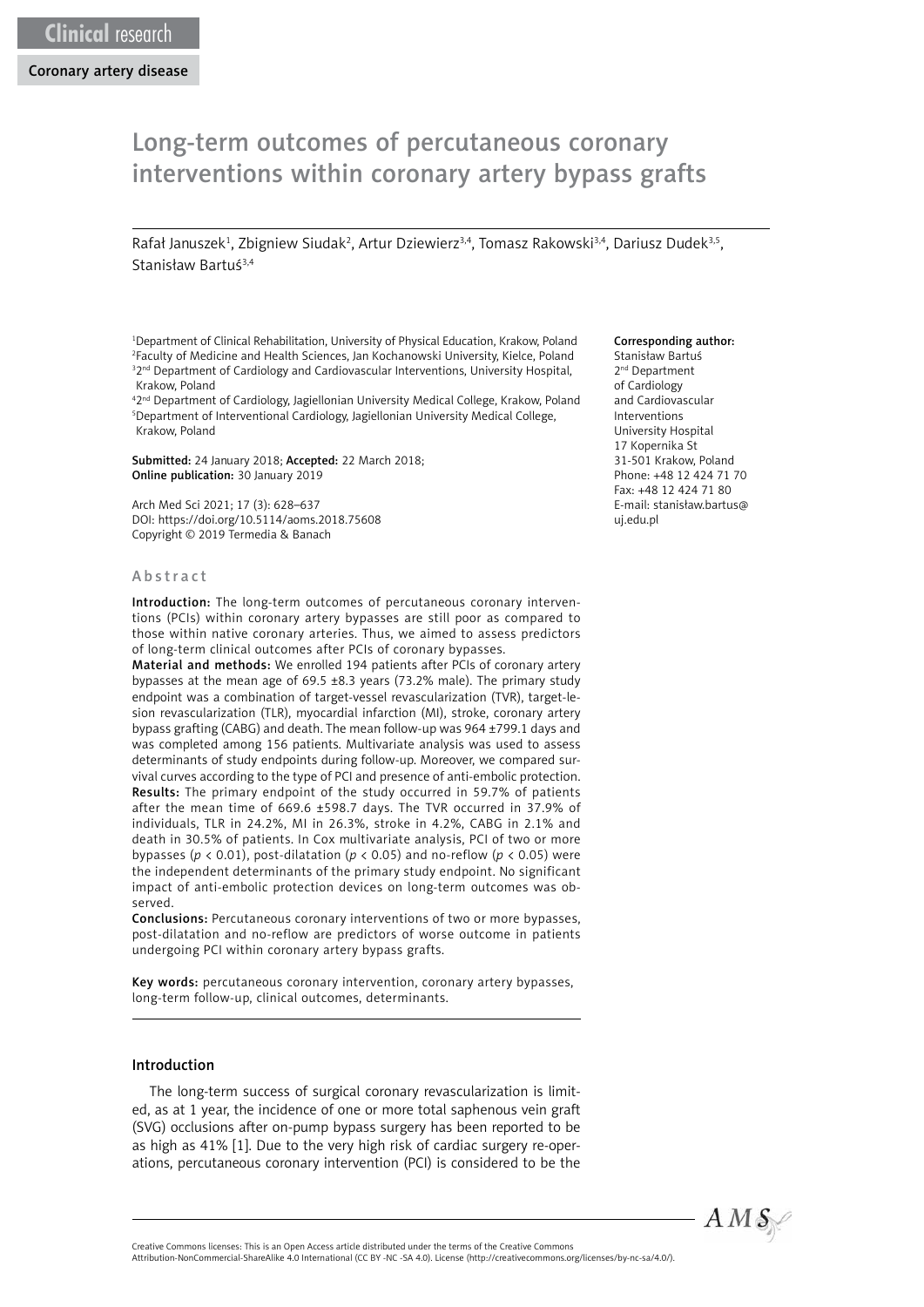preferred revascularization method of treatment in patients with SVG stenoses or occlusions [2]. However, PCI of SVGs remains technically challenging and is characterized by higher rates of periprocedural adverse events as compared to PCI of native coronary arteries [3]. Several typical complications of SVG interventions have been observed and investigated. One of the most common and influential consequences of SVG intervention on future outcomes is distal embolization. The incidence of distal embolization presented as the slow- or no-reflow phenomenon was estimated at 10% to 15% among patients with periprocedural angina and ischemic ST-segment changes [4]. Among the many factors, periprocedural complications were found to be associated with worse long-term outcomes in this group of patients [5]. Other well-studied factors likely to affect the outcomes of coronary artery bypass graft interventions include type of vessel, PCI, balloon and stent, anticoagulation in the periprocedural period and after PCI or the presence and type of anti-embolic protection devices against distal embolization. These predictors seem to be mostly preponderant. However, several other periprocedural indices related to technical aspects and maneuvers appear to be at least similarly influential for outcomes after coronary artery bypass graft interventions [6–10].

Therefore, we aimed to investigate the impact of the often overlooked and underrated factors associated with outcomes in patients undergoing PCIs within bypass grafts.

# Material and methods

Retrospectively, we collected data on 194 consecutive patients undergoing PCI within coronary artery bypass grafts at our department from 2008 to 2016. At that time, about 1200–1400 PCI procedures were performed in our department every year. Follow-up data were collected from outpatients' clinic documentation and by phone calls. The primary study endpoint included target-lesion revascularization (TLR), target-vessel revascularization (TVR), myocardial infarction (MI), cerebral stroke, coronary artery bypass grafting (CABG) and death.

# Statistical analysis

Kaplan-Meier analysis was used for the primary endpoint assessment. Mantel-Cox and Breslow analyses were used for comparison between Kaplan-Meier curves. The data are expressed as means with standard deviations (SD), medians and interquartile ranges, and the percentage distribution, as appropriate. Both univariate and multivariate Cox proportional hazards models for study endpoints were constructed. Among the factors assessed in multivariate analysis, we included the number of bypasses treated with PCI, type of artery bridged by graft, bypass age, type of the lesion treated with PCI, thrombectomy, type of anti-embolic protection device and its use, presence of thrombus, location of the lesion in the graft (proximal, medial, distal), calcifications, type of stent, number of implanted stents, stent diameter and length, direct stenting, pre-dilatation, post-dilatation, maximal pressure of inflated balloon, residual stenosis > 10%, TIMI flow after the procedure, no-reflow phenomenon, PCI of the second vessel, treatment with glycoprotein IIb/IIIa inhibitor, and treatment with oral anticoagulants. Since the model could not achieve convergence for all the introduced predictors, following the relatively low number of events and data deficiencies concerning selected indices in the database, the analysis was limited to those potential predictors where there were fewer than eight missing results. This was done to increase test strength. For this reason, we excluded some factors with potentially less predictive impact for bypass restenosis including family history of cardiovascular events, the Global Registry of Acute Coronary Events (GRACE) score at admission, body mass index or Killip class stage. The log-rank test (Mantel-Cox) and Breslow test (generalized Wilcoxon) were used for comparison of major adverse cardiac and cerebrovascular event (MACCE) rates between particular types of PCI which included PCI with drug-eluting balloon (DEB), PCI with drug-eluting stent (DES) implantation, bare-metal stent (BMS) implantation and plain old balloon angioplasty (POBA) or failed PCI. Additionally, those tests were used for comparison of the MACCE rates between patients treated with distal protection devices and without them.

# Statistical analysis

Statistical significance was accepted at a 0.05 level of probability. The statistical analyses were performed using Statistica 10.0 software (Dell Software, Inc, Round Rock, TX, USA) and SPSS Statistics 24 (IBM, USA).

# Results

The clinical characteristics of the overall group are presented in Table I. Data regarding the length of hospitalization were available for 175 (90.2%), of whom hospitalization time < 7 days was found in 93 (53.1%) patients, and ≥ 7 days in 82 (46.8%) patients. The causes of prolonged hospitalization should be mainly sought as a greater burden of risk factors for cardiovascular disease expressed as EuroSCORE II, which was statistically significantly higher in the group of patients hospitalized longer (13.2 ±14.3% vs. 11.1 ±15.1%, *p* = 0.02)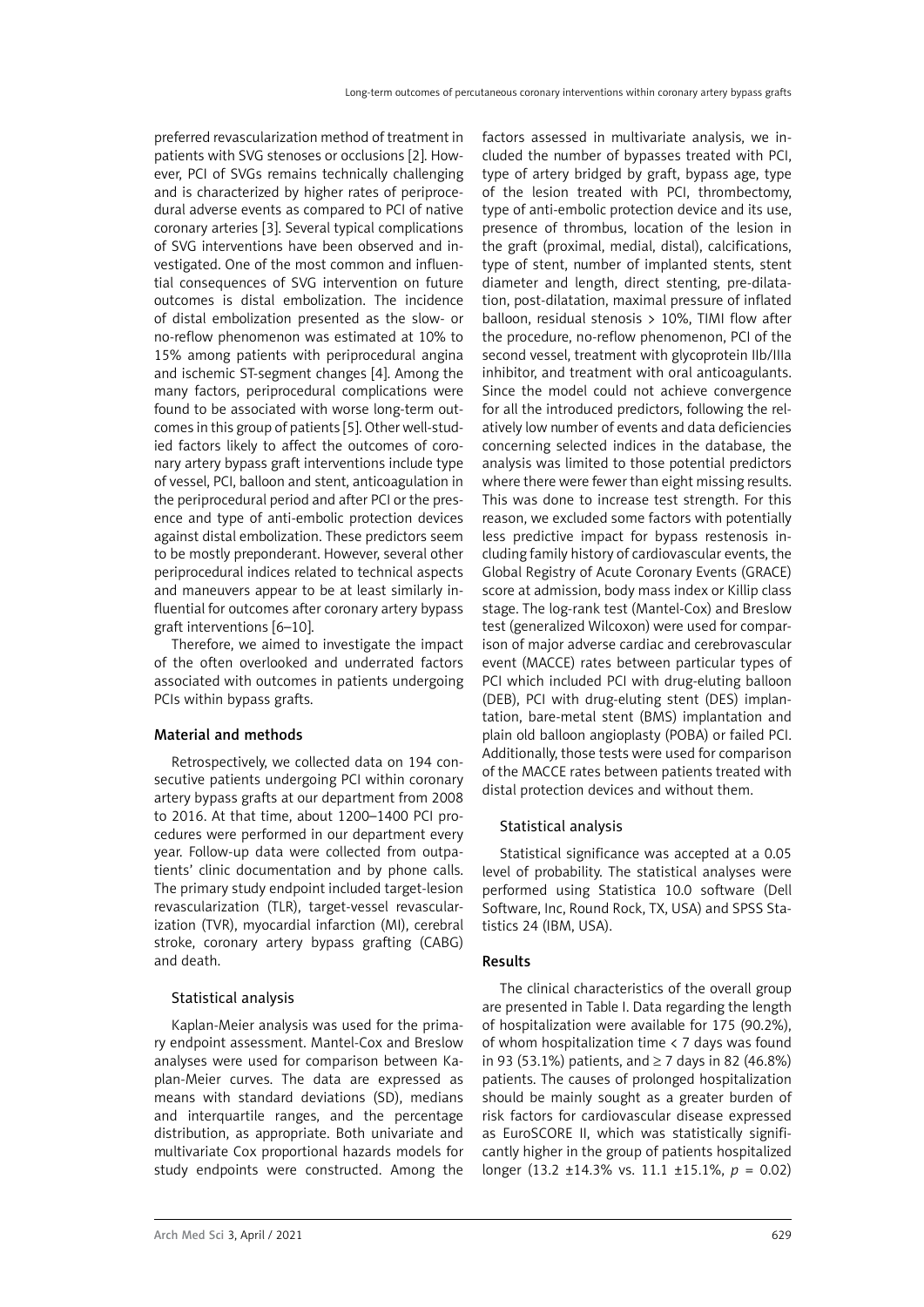and greater impairment of the left ventricular systolic function expressed as left ventricular ejection fraction (41.6 ±14.0% vs. 46.7 ±13.3%, *p* = 0.02). Additionally, patients with prolonged hospitalization were admitted to hospital insignificantly more often with myocardial infarction (42.6% vs. 34.8%, *p* = 0.28), kidney failure (32.1% vs. 19.8%, *p* = 0.11), Killip class II–IV (22.8% vs. 14.3%, *p* = 0.45) and heart failure expressed as New York Heart Association (NYHA) class III–IV (14.8% vs. 8.7%,  $p = 0.21$ ). The clinical presentation of coronary artery disease and cardiovascular risk indices are presented in Table II. Pharmacological treatment at discharge from the hospital and periprocedural treatment with glycoprotein IIb/IIIa inhibitors are presented in Table III.

Due to the fact that some of the patients included in the current study were sent to our center from tertiary catheterization laboratories, we did not repeat full coronary angiography, and primary

Table I. Clinical characteristics

| Variable                                                                          | Overall group<br>of patients<br>$(n = 194)$ |
|-----------------------------------------------------------------------------------|---------------------------------------------|
| Age [years]                                                                       | $69.5 + 8.3$                                |
| Gender, male                                                                      | 142/194 (73.2)                              |
| Hospitalization duration [days]                                                   | $7.2 + 3.8$                                 |
| Body mass index [kg/m <sup>2</sup> ]                                              | $28.1 + 4.6$                                |
| Time from the coronary artery<br>bypass grafting to bypass<br>angioplasty [years] | $12.8 + 5.4$                                |
| Obesity                                                                           | 41/170 (24.1)                               |
| Smoking                                                                           | 100/162 (61.7)                              |
| Anemia                                                                            | 16/173 (9.2)                                |
| Hypertension                                                                      | 177/182 (97.2)                              |
| Dyslipidemia                                                                      | 176/181 (97.2)                              |
| Lung diseases                                                                     | 16/177 (9.0)                                |
| Diabetes mellitus                                                                 | 91/180 (50.5)                               |
| History of cancer                                                                 | 6/182(3.3)                                  |
| Family history of coronary arteries<br>disease                                    | 78/158 (49.3)                               |
| Kidney failure, GFR < 60 ml/min                                                   | 44/173 (25.4)                               |
| History of:                                                                       |                                             |
| Percutaneous coronary<br>intervention                                             | 112/175 (64)                                |
| Myocardial infarction                                                             | 144/179 (80.4)                              |
| Carotid artery atherosclerosis                                                    | 23/180 (12.7)                               |
| Lower-limb artery atherosclerosis                                                 | 39/180 (21.7)                               |

*Data are expressed as mean ± SD or numbers (percentages). GFR – glomerular filtration rate.* 

recordings of coronary angiography were returned to the patient at discharge, which made it difficult to obtain data in the follow-up period. For this

Table II. Clinical presentation of coronary artery disease before percutaneous coronary intervention

| Variable                                                | Overall group<br>of patients<br>$(n = 194)$ |
|---------------------------------------------------------|---------------------------------------------|
| Clinical presentation of coronary<br>artery disease:    |                                             |
| Stable angina                                           | 66/186 (35.5)                               |
| Unstable angina                                         | 49/186 (26.3)                               |
| Non-ST segment elevation<br>myocardial infarction       | 57/185 (30.8)                               |
| ST-segment elevation myocardial<br>infarction           | 14/185 (7.6)                                |
| CCS class:                                              |                                             |
| I                                                       | 2/186(1.1)                                  |
| Ш                                                       | 58/186 (31.2)                               |
| Ш                                                       | 59/186 (31.7)                               |
| IV                                                      | 67/186 (36)                                 |
| Chronic heart failure:                                  | 72/183 (39.3)                               |
| NYHA class:                                             |                                             |
| I                                                       | 3/183(1.6)                                  |
| Ш                                                       | 48/183 (26.2)                               |
| Ш                                                       | 59/183 (32.2)                               |
| IV                                                      | 67/183 (36.6)                               |
| Killip class:                                           |                                             |
| ı                                                       | 58/71 (81.7)                                |
| Ш                                                       | 6/71(8.4)                                   |
| Ш                                                       | 1/71(1.4)                                   |
| IV                                                      | 6/71(8.4)                                   |
| Left ventricle ejection fraction (%)                    | $43.9 \pm 13.8$<br>45 (35–55)               |
| Elevated markers of myocardial<br>necrosis at admission | 74/174 (42.5)                               |
| Cardiac arrest                                          | 6/177(3.4)                                  |
| EuroSCORE II (%)                                        | 12.0 ±14.5<br>$6.5(3.4-13.2)$               |
| <b>GRACE</b> score                                      | 124.5 ±31.8<br>121 (105-136)                |
| Systolic blood pressure [mm Hg]                         | 130.6 ±22.8<br>130 (120-140)                |
| Heart rate [beats per minute]                           | 71.7 ±13.3<br>70 (60.5-80)                  |

*Data are expressed as mean ± SD and median with IQR or numbers (percentages). CCS – Canadian Cardiovascular Society, GRACE – Global Registry of Acute Coronary Events, NYHA – New York Heart Association.*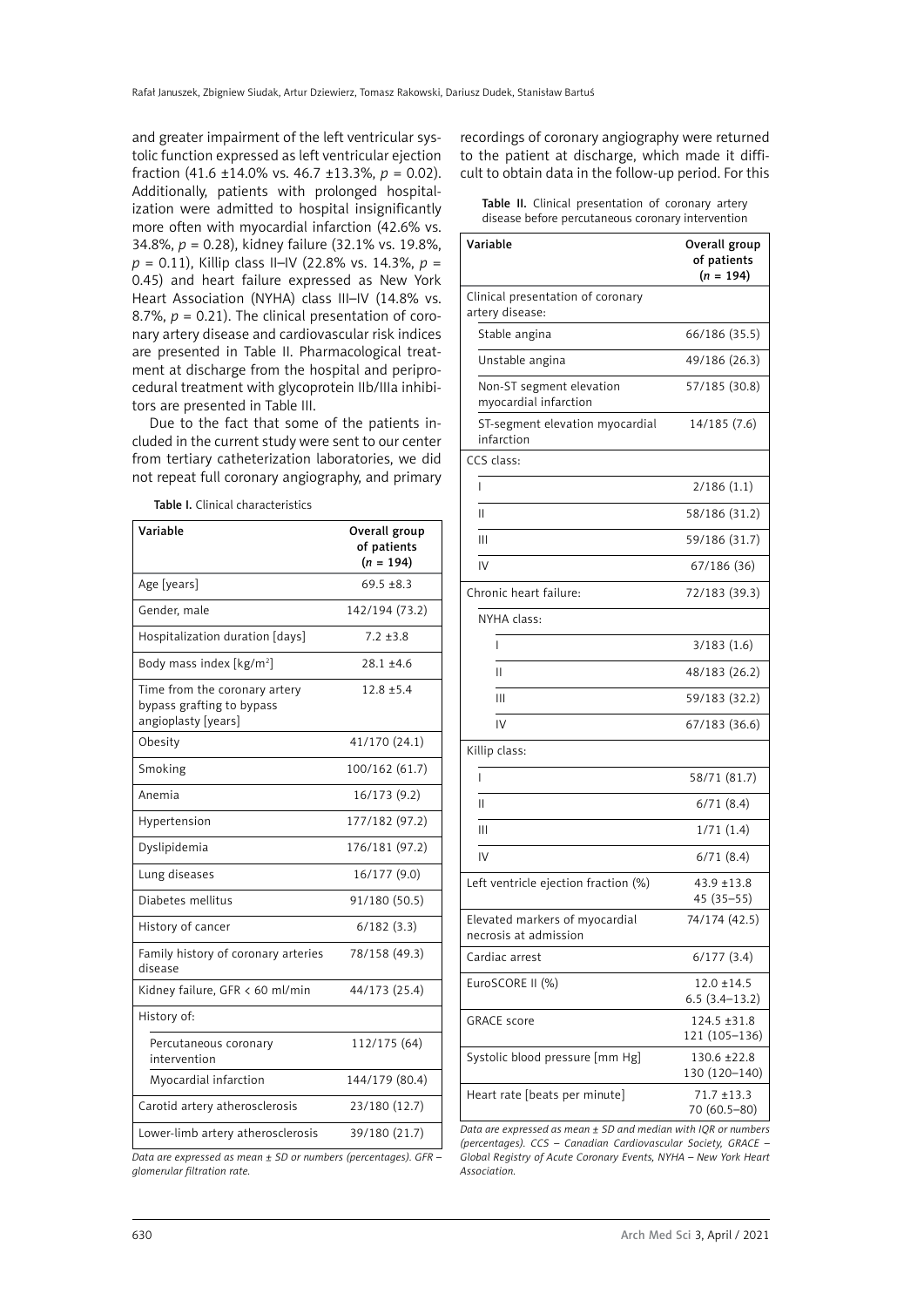reason, complete coronary artery angiography performed before PCI was available in 182 individuals and it revealed single-vessel disease (SVD) in 1 (0.5%) patient, two-vessel disease in 14 (7.7%) patients and multi-vessel disease (MVD) in 167 (91.7%) patients. The radial access (RA) served for PCI in 10.8% of procedures. The target lesion treated with PCI was a de-novo lesion in 80.6% of patients, in-stent thrombosis in 2.1% of individuals and restenosis in 17.3% of patients. The internal mammary artery (IMA) was used as a graft in 37.1% of patients, one saphenous vein graft in 1.7%, two in 49.1% of patients, three in 34.6% and four venous grafts in 14.5% of patients. The PCI was performed in the saphenous graft to the left anterior descending (LAD) artery in 43.9% of patients, the circumflex (Cx) artery in 37.7%, the right coronary artery (RCA) in 23%, the left/right IMA in 4.7% and finally, the saphenous vein jump bypass graft in 4.7% of patients. Two or more bypasses were treated in 6.8% of patients while PCI of the second vessel (bypass or native artery) was done in 14.2% of patients. The culprit lesion was located in the proximal segment in 36.5% of cases, medial in 21.8%, distal in 23.5% and unknown location in 18.2% of individuals. Unknown location meant that in the available medical records considering the description of the PCI procedure, there was no information regarding which graft segment was treated with angioplasty. Among the thirteen patients in the POBA/failed PCI group, stent crossing/deployment was not obtained in eight patients with graft stenosis, of whom there were three patients with stable angina (SA) at admission, seven with non-ST-segment elevation myocardial infarction (NSTEMI) and one with unstable angina (UA). One patient with SA developed MI in the follow-up period, one patient with NSTEMI died, another had MI and another cerebral stroke. The remaining 4 patients did not have MACCE. Ineffective opening of the occluded graft caused by thrombus was found in 5 patients. Two of the patients had ST-segment elevation myocardial infarction (STEMI), one of whom died during the procedure, and another one did not present MACCE during the follow-up period. Of the remaining three patients, all had NSTEMI at admission, one of them had MI in the follow-up period, and the others did not develop MACCE during the follow-up. Other procedural indices are presented in Table IV.

The overall incidence of periprocedural complications was 29 (14.9%) out of 194 individuals. We noted 6 (3.1%) SVG dissections, 20 (10.5%) no-reflows, 1 (0.5%) perforation, 3 (1.6%) cardiac arrests, 2 (1%) acute left ventricle failures demanding intra-aortic balloon pump, 2 (1.1%) acute instent thromboses, 2 (1%) bleedings requiring blood

|  | Table III. Pharmacological therapy |
|--|------------------------------------|
|--|------------------------------------|

| Pharmacological therapy                                     | Overall group<br>of patients<br>$(n = 194)$ |
|-------------------------------------------------------------|---------------------------------------------|
| Aspirin                                                     | 185/188 (98.4)                              |
| Clopidogrel                                                 | 168/188 (89.4)                              |
| β-Blocker                                                   | 177/187 (94.6)                              |
| Angiotensin converting enzyme<br>inhibitor                  | 156/188 (83.0)                              |
| Angiotensin receptor blocker                                | 19/188 (10.1)                               |
| Statin                                                      | 184/188 (97.9)                              |
| Nitrates                                                    | 32/188 (17.0)                               |
| Calcium channel blockers                                    | 49/188 (26.1)                               |
| Oral anticoagulants/new oral<br>anticoagulants              | 25/188 (13.3)                               |
| Prasugrel/ticagrelor                                        | 17/188 (9.0)                                |
| Periprocedural glycoprotein receptor<br>IIb/IIIa inhibitors | 21/190 (11.0)                               |

*Data are expressed as numbers (percentages).*

transfusion, 2 (1%) respiratory insufficiencies requiring intubation and mechanical ventilation.

Long-term follow-up data were available for 156 (80.4%) patients and were limited to venous grafts, also in patients treated at baseline simultaneously with PCI of SVG and IMA or another native artery. The mean follow-up was 964 ±799.1 days (ranging from 0 to 3,200 days). The study endpoints were observed in 94 (59.7%) individuals from among all patients with completed follow-up. Among study endpoints, we noted 23 (24.2%) patients with TLR, 36 (37.9%) with TVR, 25 (26.3%) individuals with MI, 2 (2.1%) with CABG, 4 (4.2%) with cerebral stroke and 29 (30.5%) deaths. The mean time to the primary study endpoint was 669.6 ±598.7 days (from 0 to 2,307 days). The mean follow-up in patients without observed study endpoints (62 individuals) was 1,326.8 ±859.3 days (from 271 to 3,200 days). The Kaplan-Meier survival curve for all patients is presented in Figure 1.

The significant predictors of clinical endpoints for all variables entered, simultaneously assessed by Cox regression analysis, were in-stent thrombosis of previously implanted stent (hazard ratio (HR) = 6.97, 95% confidence interval (CI): 1.75–27.7,  $p \le 0.01$ ), anti-embolic protection (HR = 0.53, 95% CI: 0.29–0.96, *p* < 0.05), direct stenting (HR = 0.27, 95% CI: 0.07–0.96, *p* < 0.05), pre-dilatation (HR = 0.27, 95% CI: 0.08–0.84, *p* < 0.05), no-reflow (HR = 10.26, 95% CI: 2.82–37.26, *p* < 0.001), maximal pressure (HR = 1.023, 95% CI: 1.002–1.045, *p* < 0.05), and number of implanted stents per patient (HR = 0.36, 95% CI: 0.15–0.83, *p* < 0.05). Due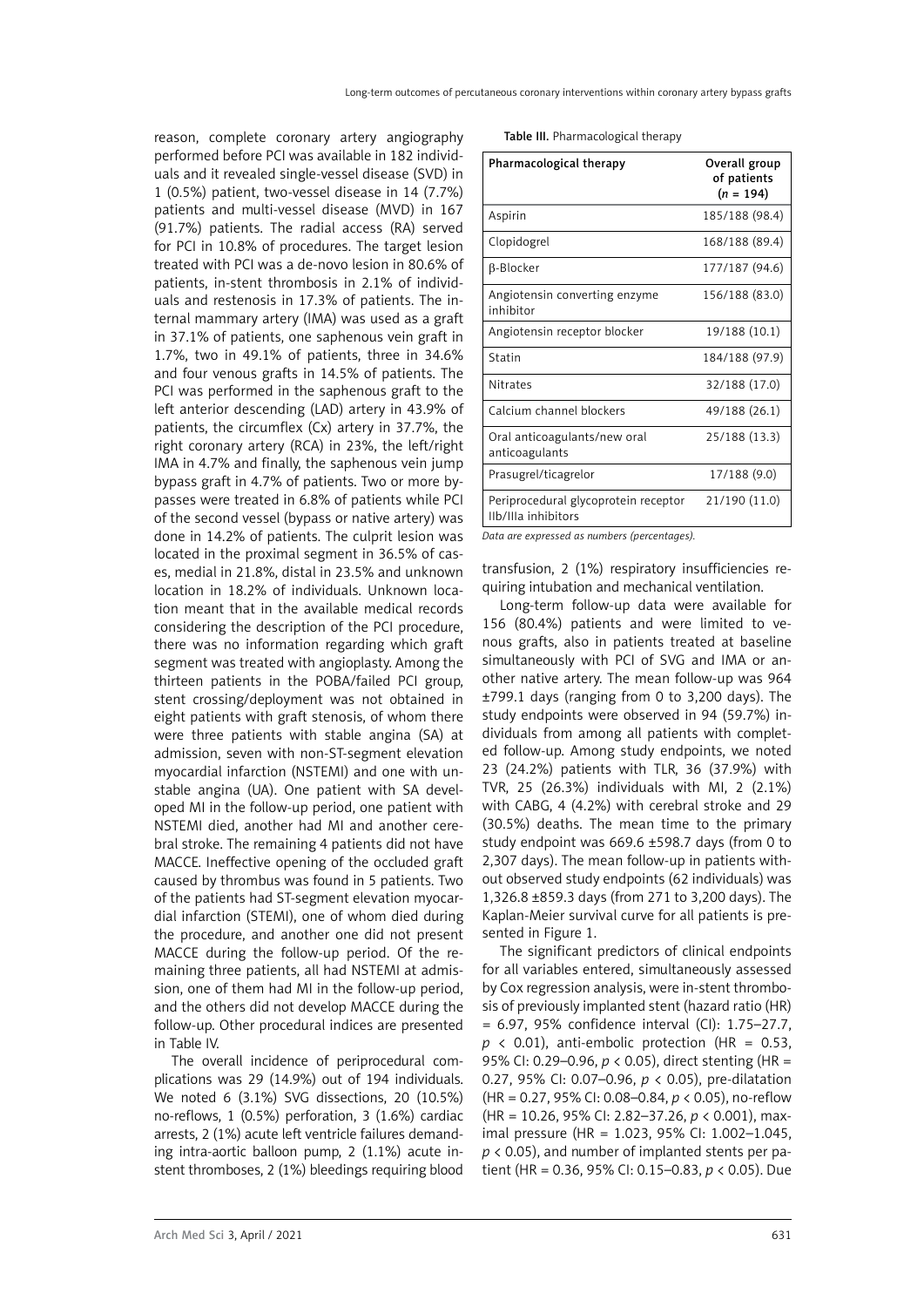Table IV. Procedural indices

| <b>Variables</b>                                        | Overall group of<br>patients<br>$(n = 194)$ |  |  |
|---------------------------------------------------------|---------------------------------------------|--|--|
| Embolic protection devices:                             | 89/186 (47.8)                               |  |  |
| Filter Wire EZ (Boston Scientific, Natick, MA, USA)     | 74/89 (83.1)                                |  |  |
| Proxis (St. Jude Medical, Maple Groves, MN, USA)        | 9/89(10.1)                                  |  |  |
| SpideFX (Covidien, Mansfield, MA, USA)                  | 4/89(4.5)                                   |  |  |
| Defender Embolic (Medtronic Inc., Minneapolis, MN, USA) | 2/89(2.2)                                   |  |  |
| Thrombus                                                | 32/190 (16.8)                               |  |  |
| Thrombectomy                                            | 18/190 (9.5)                                |  |  |
| Type of implanted stent:                                |                                             |  |  |
| Plain old balloon angioplasty/unsuccessful PCI          | 21/191 (10.1)                               |  |  |
| Drug-eluting balloon                                    | 8/191(4.2)                                  |  |  |
| Bare-metal stent                                        | 50/191 (26.2)                               |  |  |
| Drug-eluting stent                                      | 111/191 (58.1)                              |  |  |
| Bioresorbable stent                                     | 1/191(0.5)                                  |  |  |
| Number of implanted stents during single PCI:           |                                             |  |  |
| Bare-metal stent, n:                                    | 48/191 (25.1)                               |  |  |
| $\mathbf{1}$                                            | 41/48 (85.4)                                |  |  |
| 2                                                       | 6/48(12.5)                                  |  |  |
| 3                                                       | 1/48(2.1)                                   |  |  |
| 4                                                       | 0/48(0)                                     |  |  |
| Drug-eluting stent, n                                   | 112/191 (58.6)                              |  |  |
| 1                                                       | 89/112 (79.5)                               |  |  |
| 2                                                       | 20/112 (17.8)                               |  |  |
| 3                                                       | 0/112(0)                                    |  |  |
| 4                                                       | 3/112(2.7)                                  |  |  |
| Bioresorbable scaffold, n                               | 1/190(0.5)                                  |  |  |
| Mean stent diameter [mm]                                | $3.4 \pm 0.6$<br>$3.5(3-4)$                 |  |  |
| Mean stent length [mm]                                  | $19.3 + 7.3$<br>$18(15-24)$                 |  |  |
| Direct stenting                                         | 53/186 (28.5)                               |  |  |
| Postdilatation                                          | 122/186 (65.6)                              |  |  |
| Maximal pressure [atm]                                  | $16.3 + 9.6$<br>$16(14-19.5)$               |  |  |
| Percentage of stenosis before PCI                       | $90.8 + 9.5$<br>90 (90-99)                  |  |  |
| Residual stenosis > 10% after PCI                       | 14/188 (7.4)                                |  |  |
| TIMI flow grade after PCI:                              |                                             |  |  |
| $\mathsf{O}$                                            | 6/189(3.2)                                  |  |  |
| $\mathbf{1}$                                            | 3/189(1.6)                                  |  |  |
| 2                                                       | 8/189(4.2)                                  |  |  |
| 3                                                       | 172/189 (91)                                |  |  |
| Number of stents per patient:                           |                                             |  |  |
| $\mathbf{1}$                                            | 122/190 (64.2)                              |  |  |
| $\overline{2}$                                          | 32/190 (16.8)                               |  |  |
| 3                                                       | 4/190(2.1)                                  |  |  |
| $\overline{4}$                                          | 3/190(1.6)                                  |  |  |

*Data are expressed as mean ± SD and median with IQR or numbers (percentages). TIMI – thrombolysis in myocardial infarction, PCI – percutaneous coronary intervention.*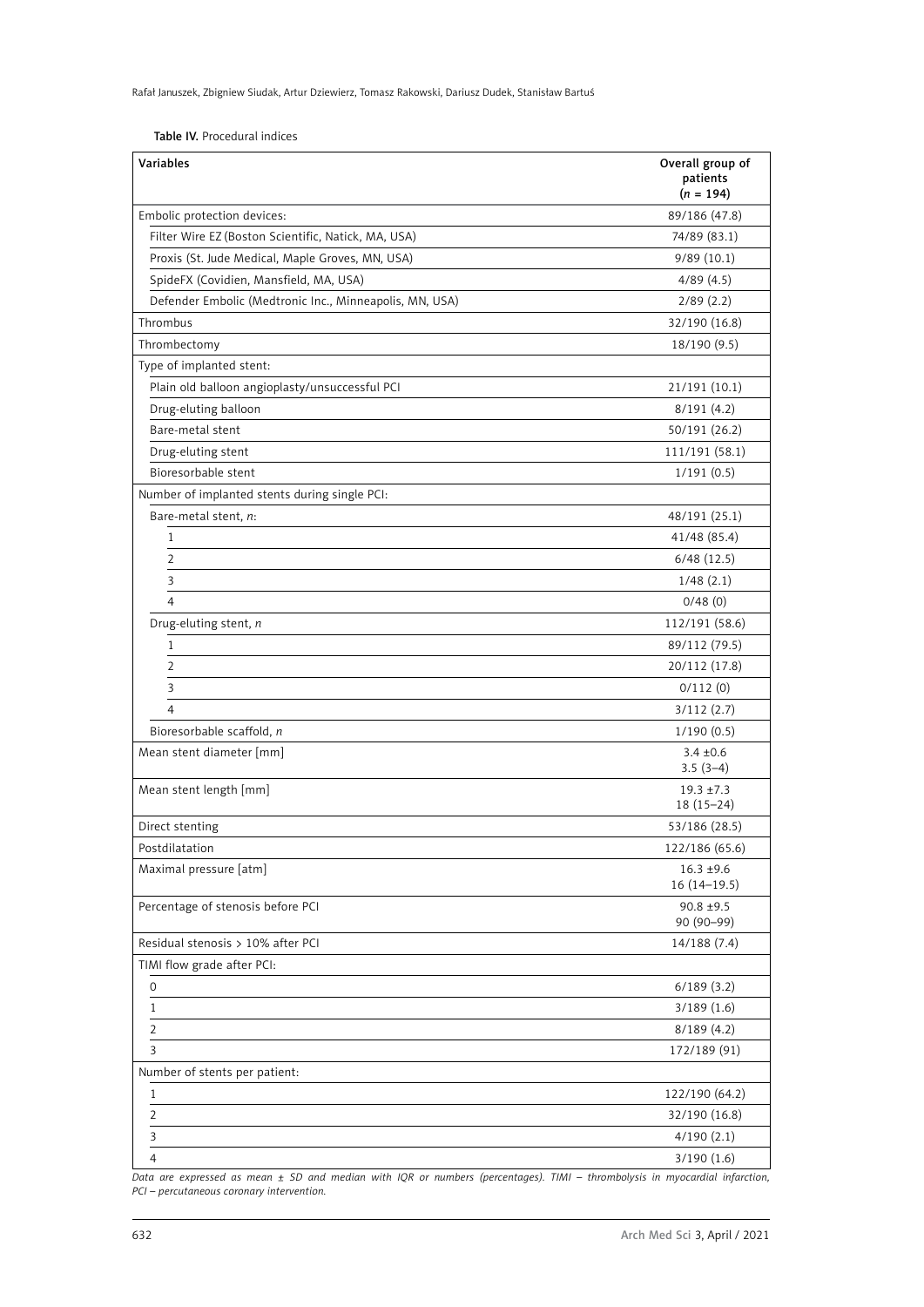

to the fact that there are many non-significant variables that may interfere with the estimation of relevant predictors, it is difficult to interpret the results. Therefore, a model based on the retrograde correction method was constructed (where the predicate reject criterion) was the fact that its significance was above 0.10). The factors that significantly affected the incidence of endpoints were PCI of two or more bypasses (HR = 2.89, 95% CI: 1.37–6.00, *p* < 0.01), post-dilatation (HR = 1.76, 95% CI: 1.05–2.95, *p* < 0.05) and no-reflow (HR = 2.16, 95% CI: 1.06–4.43, *p* < 0.05) (Figure 2).

The results of the Mantel-Cox test comparing MACCE rates between particular types of PCI showed that PCI with DEB had significantly shorter survival times free of MACCE from PCI with DES implantation (*p* < 0.01), BMS implantation (*p* < 0.05) and POBA or failed PCI (*p* < 0.05) (Table V). The Breslow test (generalized Wilcoxon) results comparing MACCE rates between particular types of PCI revealed that PCI with DEB had significantly shorter survival times free of MACCE from patients treated with DES implantation ( $p < 0.05$ ) and POBA or failed PCI ( $p < 0.05$ ) (Table V). There was no significant difference in survival times free of MACCE between DES and BMS groups (*p* = 0.73) (Figure 3).

Due to the fact that MACCE occurred earlier in patients treated with DEB PCI when compared to non-DEB PCI, we compared the groups. In contrast to the non-DEB group, among the 8 patients included in this group, two of them presented SA at baseline, the other five UA and one patient NSTEMI. Seven patients were treated because of in-stent restenosis (87.5%) and one patient due to in-stent thrombosis. All patients in this group were diagnosed with MACCE during the follow-up period. Although the mean time to onset of the first MACCE was insignificantly shorter in patients in the DEB group compared to the non-DEB group (633.1 ±602.6 days vs. 673.0 ±605.4 days,



 $p = 0.96$ ), in the non-DEB group it was observed in 58.5% of patients for whom follow-up was completed compared to 100% in the DEB group. This was observed despite the fact that patients in the DEB group had lower cardiovascular risk (5.6 ±2.4% vs. 13.0 ±15.8%, *p* = 0.48) and statistically significantly shorter hospitalization time  $(3.6 \pm 1.2)$ days vs. 7.6 ±4.0 days, *p* < 0.01) when compared to the non-DEB group.

Results of the Mantel-Cox test and Breslow test comparing MACCE rates between PCI with and without anti-embolic protection were not significant in either estimation ( $p = 0.22$  and  $p = 0.41$ ) (Figure 3, Table V).

#### Discussion

In the present study, we demonstrated that PCI of two or more bypasses, post-dilatation and no-reflow are negative predictors of outcomes in patients undergoing PCI of coronary artery bypasses. The second finding worth mentioning is that patients treated with PCI with DEB had worse long-term outcomes as compared to PCI with DES, BMS, and even POBA and/or failed PCI. The third is that the anti-embolic protection did not improve outcomes during follow-up.

It was reported that periprocedural necrosis during SVG PCI is associated with increased mortality at 1 year [10]. Also a major CK-MB release after SVG intervention is a powerful independent predictor of late mortality. Moreover, lesion length, greater angiographic degeneration of SVGs, and larger estimated plaque volume were shown to be predictors of 30-day MACE after SVG intervention [11]. We did not confirm that the extent of myocardial necrosis is related to poorer outcomes in follow-up. However, we were not able to include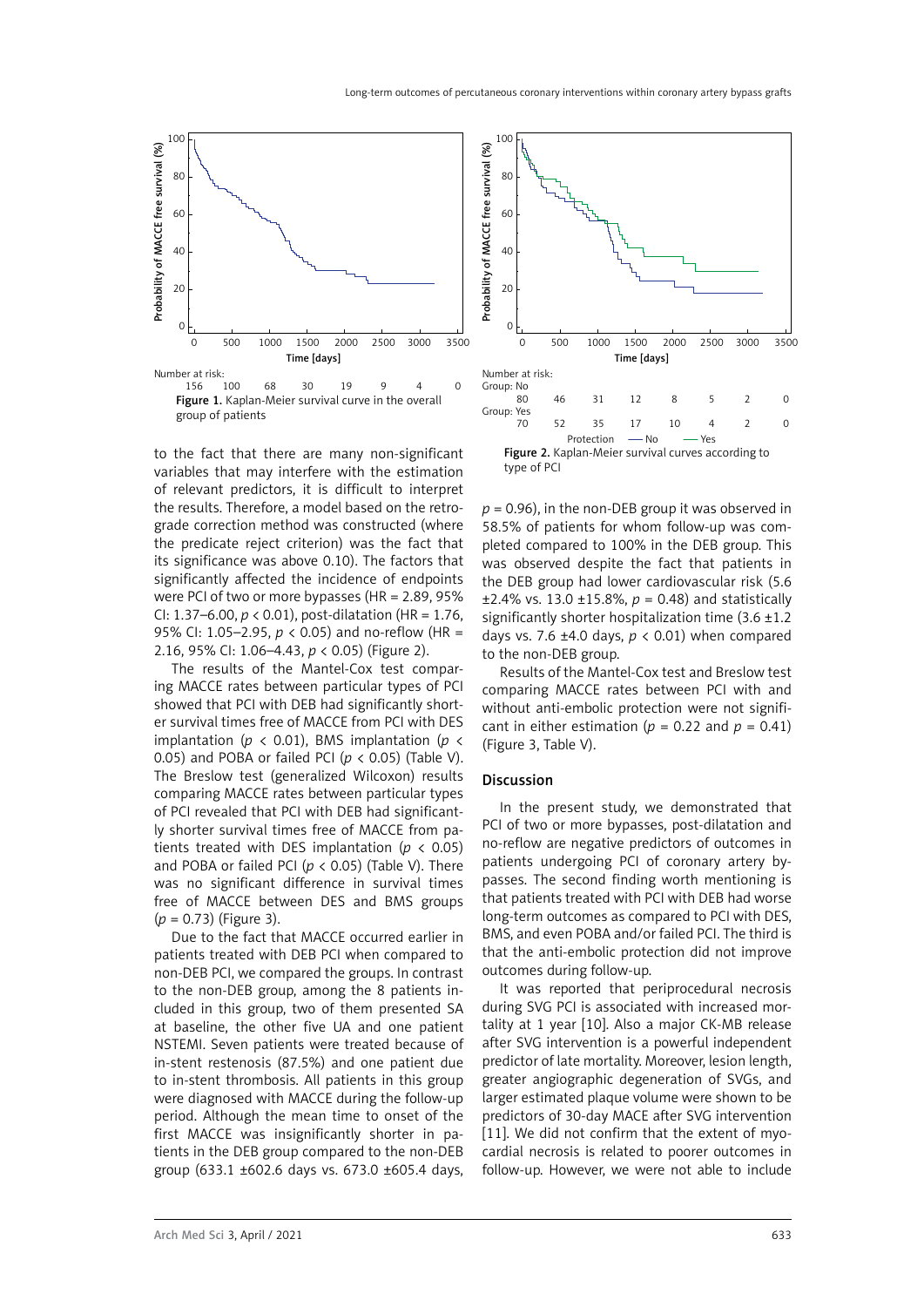Rafał Januszek, Zbigniew Siudak, Artur Dziewierz, Tomasz Rakowski, Dariusz Dudek, Stanisław Bartuś

| Selected indices                    | Patients with follow-up                 |                                            |                                           |                       |                                                            |                                           |
|-------------------------------------|-----------------------------------------|--------------------------------------------|-------------------------------------------|-----------------------|------------------------------------------------------------|-------------------------------------------|
|                                     | POBA/failed<br>PCI                      | <b>BMS</b>                                 | <b>DES</b>                                | <b>DEB</b>            | Protection<br>$(+)$                                        | Protection<br>$(-)$                       |
| Completed follow-up                 | 13/21 (61.9)                            | 39/50 (78)                                 | 95/111 (85.6)                             | 8/8(100)              | 75/97 (77.3)                                               | 81/97 (83.5)                              |
| Time to primary<br>end-point [days] | 524.7 ±519.7<br>528.5<br>$(0.75 - 961)$ | 697.8 ± 688.1<br>503.5<br>$(108.5 - 1150)$ | 677.8 ±578.7<br>569.5<br>$(128 - 1186.5)$ | 633.1 ±602.6<br>425.5 | 659.5 ± 613.5<br>550.5<br>$(86.7-1159.7)$ $(123.7-1110.2)$ | 678.0 ±598.1<br>519.5<br>$(112.5 - 1185)$ |
|                                     | Type of primary end-point:              |                                            |                                           |                       |                                                            |                                           |
| All MACCE                           | 6/13(46.1)                              | 28/39 (71.8)                               | 52/95 (54.4)                              | 8/8(100)              | 44/75 (58.7)                                               | 50/81 (61.7)                              |
| <b>TLR</b>                          | 0/13(0)                                 | 11/39 (28.2)                               | 11/95 (11.6)                              | 1/8(12.5)             | 15/75 (20)                                                 | 8/81(9.9)                                 |
| <b>TVR</b>                          | 0/13(0)                                 | 14/39 (35.9)                               | 19/95 (20)                                | $3/8$ (37.5)          | 20/75 (26.7)                                               | 16/81 (19.7)                              |
| MI                                  | 3/13(23.1)                              | 6/39(15.4)                                 | 13/95 (13.7)                              | $3/8$ (37.5)          | 9/75(12)                                                   | 16/81 (19.7)                              |
| Cerebral stroke                     | 1/13(7.7)                               | 2/39(5.1)                                  | 1/95(1)                                   | 0/8(0)                | 1/75(1.3)                                                  | 3/81(3.7)                                 |
| CABG                                | 0/13(0)                                 | 0/39(0)                                    | 2/95(2.1)                                 | 0/8(0)                | 1/75(1.3)                                                  | 1/81(1.2)                                 |
| Death                               | 2/13(15.4)                              | 6/39(15.4)                                 | 6/95(6.3)                                 | 2/8(25)               | 14/75 (18.7)                                               | 15/81 (18.5)                              |
| Type of target lesion:              |                                         |                                            |                                           |                       |                                                            |                                           |
| De-novo lesion                      | 18/21 (85.7)                            | 47/48 (97.9)                               | 86/110 (78.2)                             | 1/8(12.5)             | 83/94 (88.3)                                               | 71/97 (73.2)                              |
| In-stent<br>thrombosis              | 0/21(0)                                 | 0/48(0)                                    | 3/110(2.7)                                | 1/8(12.5)             | 2/94(2.1)                                                  | 2/97(2.1)                                 |
| Restenosis                          | 3/21(14.3)                              | 1/48(2.1)                                  | 23/110 (20.1)                             | 6/8(75)               | 8/94(8.5)                                                  | 25/97 (25.8)                              |

Table V. Indications and type of primary end-points according to type of PCI and protection status

*Data are expressed as mean ± SD and median with IQR or numbers (percentages). BMS – bare-metal stent, CABG – coronary artery bypass grafting, DEB – drug-eluting balloon, DES – drug-eluting stent, MACCE – main adverse cardiac and cardiovascular event, MI – myocardial infarction, PCI – percutaneous coronary intervention, POBA – plain old balloon angioplasty, TLR – target lesion revascularization, TVR – target vessel revascularization.* 



continuous variables of troponin level in the analysis because of the different methods of testing used over the years. The univariate analysis of the association between continuous variables of myocardial creatine kinase (CK-MB) with study endpoints revealed no significance  $(p = 0.17)$ . Also, dichotomous variables considering elevated markers of myocardial necrosis including troponin and CK-MB levels were not significantly associated with the study endpoints. We also did not find any relationships between gender and study endpoints in univariate analysis (*p* = 0.97). In contrast to our study, some authors have found that female gender and renal failure are also predictors of poorer clinical outcomes after PCI of SVG [12, 13]. The univariate analysis did not confirm a significant relationship between serum creatine level (*p* = 0.89), glomerular filtration rate assessed by the Cockcroft-Gault formula ( $p = 0.61$ ) and dichotomous variables defining kidney failure as GFR  $<$  60 ml/min ( $p = 0.95$ ). Previously reported studies revealed that poorer clinical outcomes after initial SVG intervention most frequently resulted from disease progression at untreated non-significant stenosis [14]. The results of the VELETI trial suggested that moderate stenoses should be initially treated with DES implantation [15]. In the current study, we noted TLR in 39 patients, TVR in 46 patients and re-PCI in 59 patients. Based on this, we could conclude that 20 (33.8%) patients with TLR demanding re-PCI were not subjected to the procedure. We are not able to introduce lesions from patients demanding a CABG oper-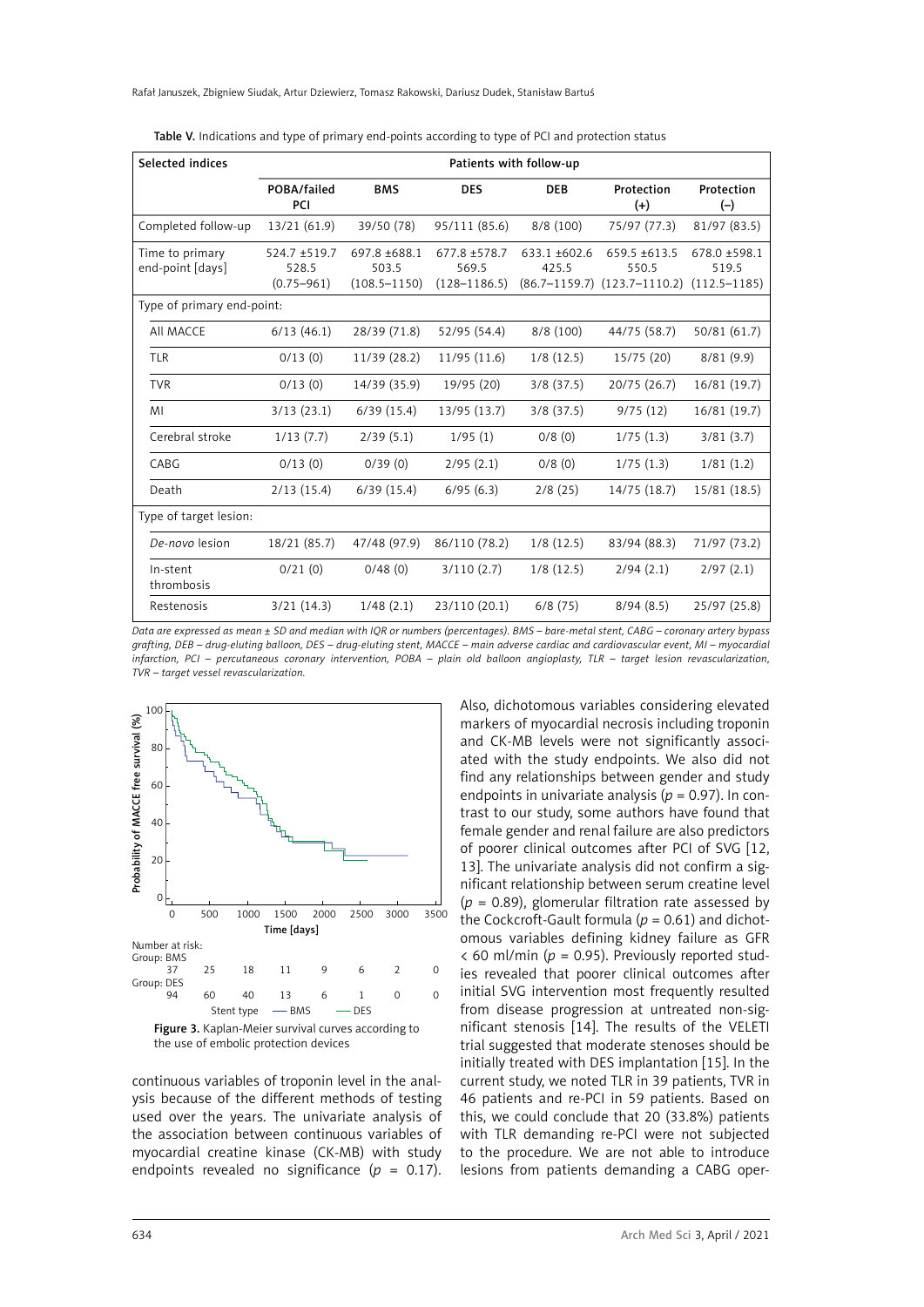ation into that comparison, but there were only two individuals in this group. Also, the 32 cases of death noted during follow-up were mostly not preceded by coronary angiography or re-PCI, and only in two cases were they followed by TVR, and in one case, TLR. Despite the use of DES, the rate of TLR remains very high and it reaches above 60% within 18 months of follow-up in the group of patients with occluded SVG [16]. Unfortunately, the addition of antithrombotic medications such as glycoprotein IIb/IIIa inhibitors to filter embolic protection did not bring satisfactory results [17]. We also did not observe any effects of pre-procedural treatment with either oral coumarin derivatives or new oral anticoagulants ( $p = 0.91$ ) and periprocedural treatment with glycoprotein IIb/ IIIa inhibitors ( $p = 0.89$ ) on study endpoints in univariate analysis. So far, the published studies have revealed significant differences in long-term outcomes between POBA and stents; however, the difference between the particular type of stents is not so clear. The SAVED trial proved the superiority of BMS implantation over POBA in terms of outcomes [18]. In our study, we revealed no statistically significant differences in clinical outcomes between PCI with DES and BMS implantation, and they were significantly better when compared to PCI with DEB. The results in the POBA/failed PCI group of patients should be treated with great caution, due to large deficiencies in the analysis and suspicion of bias in these findings. The other aspect is that in the SAVED report, the majority of SVG interventions were performed with stents. The other method of treatment is the use of covered stents. However, previously published studies did not confirm the superiority of covered stents over regular BMS implantation in SVG bypass stenoses [19]. Also, the RECOV-ERS trial did not confirm this relationship [20]. The use of mesh-guard stents in this group of patients is promising, as demonstrated in a recently published study [21]. The BARRICADE trial demonstrated that the TLR rate was even higher in patients treated with covered stents than those treated with BMS [22]. The superiority of DES stents over BMS was demonstrated in the RRISC trial during the 6-month follow-up and the SOS trial in 3-year follow-up [23]. However, other studies did not confirm those findings [24]. Other published meta-analyses confirmed the positive effects of DES stents on TLR, while there was no significant effect on mortality [25]. The effectiveness of PCI with DEB in patients with coronary bypasses is less investigated. Nonetheless, it was demonstrated that PCI with DEB brings better long-term outcomes when treating patients with BMS in-stent restenosis than DES in-stent restenosis [26]. Also, poorer outcomes were noted in patients with DEB PCI of SVG than the native arteries [26].

Despite the recommendation of international guidelines, the use of embolic protection devices is relatively rare. Previously published studies demonstrated that the use of embolic protection reached only 23% of patients undergoing PCI of SVG [27]. This could be explained by several disadvantages of those devices, including the need to cross the lesion before adequate protection, temporary cessation of blood flow, limiting visualization, inability to obtain full evacuation, and possible traumatic injury to the SVG during balloon occlusion [28]. Some trials did not reveal the superiority of embolic filters in comparison to the control group in terms of better clinical outcomes, and they were even associated with higher periprocedural complication rates in patients treated with filter embolic protection [29]. We also did not confirm the superiority of embolic protection filter devices used compared to the patients without protection. Additionally, similarly as in other studies, we did not find advantages of any embolic protection devices over the other ones [30].

Considering the results published so far and results of the current study, clinical outcomes in patients undergoing PCI of coronary artery bypasses depend on several periprocedural indices interacting with one another and leading to slow- or no-reflow. It seems that the differences between the particular stents and the use of anti-embolic protection devices are less relevant in this interaction compared to the procedure technique, which most influences the amount of debris released to the distal part of the vessel. The need for balloon post-dilatation after coronary stent deployment in native coronary arteries has been demonstrated in several studies [31], and in the case of SVG stenting, it becomes important due to the release of larger amounts of pro-embolic material, which increases the probability of slow-flow and no-reflow occurrence or strengthens it. In the present analysis, we did not find a relationship between graft age (which is indirectly associated with the amount of debris) and MACCE, as well as each of the individual components of MACCE separately. Previously published studies demonstrated that direct stenting was associated with lower periprocedural complication rates [32]. We also noted similar benefits of direct stenting in terms of longterm outcomes. However, it was only significant in the multivariate analysis model with simultaneous data assessment, and was not confirmed in a model based on the retrograde correction method. Hong *et al.* did not confirm a relationship between the ratio of the implanted stent diameter and the average intravascular ultrasound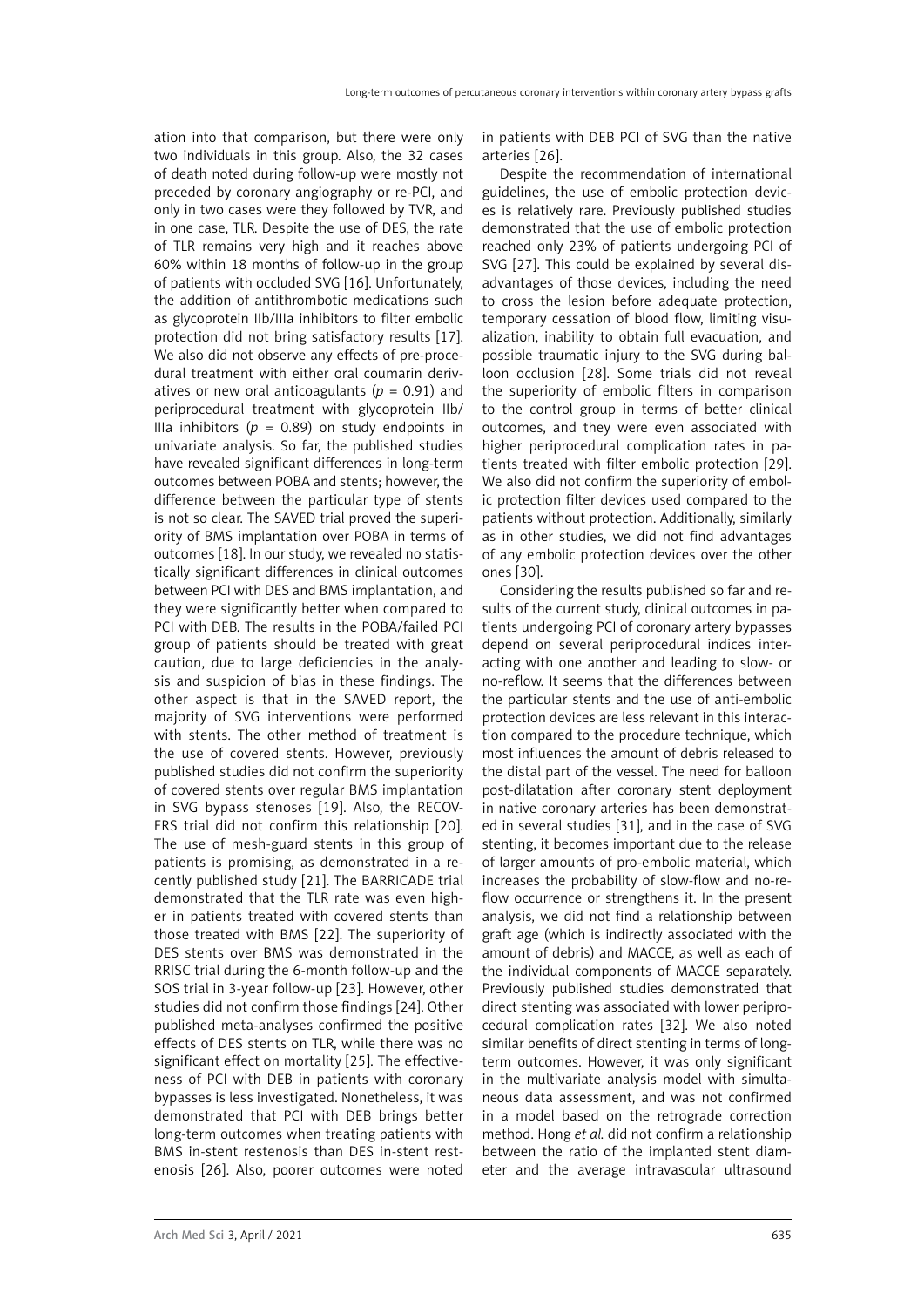reference lumen diameter and clinical outcomes [33]. In the current study, we did not confirm a relationship between stent dimensions and clinical outcomes.

In conclusion, we demonstrated that PCI of two or more bypasses, post-dilatation and no-reflow are predictors of poorer clinical outcomes expressed as higher rates of TVR, TLR, MI, stroke, CABG, and deaths during long-term follow-up in patients undergoing PCI within bypasses. Also, PCI with DEB was associated with poorer outcomes in patients after bypass PCI during follow-up compared to PCI with stent implantation. However, the several limitations regarding this issue should be considered, and it would be advisable to carry out studies including much larger numbers of participants with the purpose of corroborating this relationship. The use of embolic protection filters has no statistically significant effect on clinical outcomes in patients treated with PCI of SVG during long-term follow-up.

The most critical limitation of the current study is the relatively low percentage of completed follow-ups and the lack of clinical data in some cases (80.6%). This was mostly caused by the participation of patients from small towns located in remote village areas or secluded areas, as well as changes in place of residence. The consequence of this may be misrepresentation of results, especially those regarding the comparison of treatment depending on the use of distal protection and the type of PCI. In the presented analysis, the percentage of patients with implanted LIMA grafts was only 37%, which is related to the period during which the material was collected (2008–2016), and in some sense includes the population of patients from the previous era. Nowadays, the proportion of patients with IMA grafts is much larger, which certainly has a significant impact on the results.

# Conflict of interest

The authors declare no conflict of interest.

# References

- 1. Fitzgibbon GM, Kafka HP, Leach AJ, [Keon WJ,](https://www.ncbi.nlm.nih.gov/pubmed/?term=Keon WJ%5BAuthor%5D&cauthor=true&cauthor_uid=8772748) [Hoo](https://www.ncbi.nlm.nih.gov/pubmed/?term=Hooper GD%5BAuthor%5D&cauthor=true&cauthor_uid=8772748)[per GD](https://www.ncbi.nlm.nih.gov/pubmed/?term=Hooper GD%5BAuthor%5D&cauthor=true&cauthor_uid=8772748), [Burton JR](https://www.ncbi.nlm.nih.gov/pubmed/?term=Burton JR%5BAuthor%5D&cauthor=true&cauthor_uid=8772748). Coronary bypass graft fate and patient outcome: angiographic follow-up of 5,065 grafts related to survival and reoperation in 1,388 patients during 25 years. J Am Coll Cardiol 1996; 28: 616-26.
- 2. Morrison DA, Sethi G, Sacks J, et al.; the VA Cooperative Study Group #385. Percutaneous coronary intervention versus repeat bypass surgery for patients with medically refractory myocardial ischemia: AWESOME randomized trial and registry experience with post-CABG patients. J Am Coll Cardiol 2002; 40: 1951-4.
- 3. O'Connor GT, Malenka DJ, Quinton H, et al.; the Northern New England Cardiovascular Disease Study Group. Multivariate prediction of in-hospital mortality after

percutaneous coronary interventions in 1994–1996. J Am Coll Cardiol 1999; 34: 681-91.

- 4. Sdringola S, Assali AR, Ghani M, et al. Risk assessment of slow or no-reflow phenomenon in aortocoronary vein graft percutaneous intervention. Catheter Cardiovasc Interv 2001; 54: 318-24.
- 5. Abbo KM, Dooris M, Glazier S, et al. Features and outcomes of no-reflow after percutaneous coronary intervention. Am J Cardiol 1995; 75: 778-82.
- 6. [Barauskas M,](https://www.ncbi.nlm.nih.gov/pubmed/?term=Barauskas M%5BAuthor%5D&cauthor=true&cauthor_uid=28905038) [Unikas R,](https://www.ncbi.nlm.nih.gov/pubmed/?term=Unikas R%5BAuthor%5D&cauthor=true&cauthor_uid=28905038) [Tamulenaite E,](https://www.ncbi.nlm.nih.gov/pubmed/?term=Tamulenaite E%5BAuthor%5D&cauthor=true&cauthor_uid=28905038) [Unikaite R](https://www.ncbi.nlm.nih.gov/pubmed/?term=Unikaite R%5BAuthor%5D&cauthor=true&cauthor_uid=28905038). The impact of clinical and angiographic factors on percutaneous coronary angioplasty outcomes in patients with acute ST-elevation myocardial infarction. [Arch Med Sci](https://www.ncbi.nlm.nih.gov/pubmed/28905038) [Atheroscler Dis](https://www.ncbi.nlm.nih.gov/pubmed/28905038) 2016; 1: e150-7.
- 7. [Jelavic MM](https://www.ncbi.nlm.nih.gov/pubmed/?term=Jelavic MM%5BAuthor%5D&cauthor=true&cauthor_uid=28721147), [Babic Z,](https://www.ncbi.nlm.nih.gov/pubmed/?term=Babic Z%5BAuthor%5D&cauthor=true&cauthor_uid=28721147) [Pintaric H](https://www.ncbi.nlm.nih.gov/pubmed/?term=Pintaric H%5BAuthor%5D&cauthor=true&cauthor_uid=28721147). The importance of two metabolic syndrome diagnostic criteria and body fat distribution in predicting clinical severity and prognosis of acute myocardial infarction. [Arch Med Sci](https://www.ncbi.nlm.nih.gov/pubmed/?term=The+importance+of+two+metabolic+syndrome+diagnostic+criteria+and+body+fat+distribution+in+predicting+clinical+severity+and+prognosis+of+acute+myocardial+infarction) 2017; 13: 795-806.
- 8. [Burlacu A](https://www.ncbi.nlm.nih.gov/pubmed/?term=Burlacu A%5BAuthor%5D&cauthor=true&cauthor_uid=28721152), [Siriopol D](https://www.ncbi.nlm.nih.gov/pubmed/?term=Siriopol D%5BAuthor%5D&cauthor=true&cauthor_uid=28721152), [Nistor I](https://www.ncbi.nlm.nih.gov/pubmed/?term=Nistor I%5BAuthor%5D&cauthor=true&cauthor_uid=28721152), et al. Clinical SYNTAX Score – a good predictor for renal artery stenosis in acute myocardial infarction patients: analysis from the REN-ACS trial. [Arch Med Sci](https://www.ncbi.nlm.nih.gov/pubmed/?term=Clinical+SYNTAX+Score+%E2%80%93+a+good+predictor+for+renal+artery+stenosis+in+acute+myocardial+infarction+patients%3A+analysis+from+the+REN-ACS+trial) 2017; 13: 837-44.
- 9. Januszek RA, Dziewierz A, Siudak Z, et al. Predictors of periprocedural complications in patients undergoing percutaneous coronary interventions within coronary bypass grafts. Cardiol J 2019; 26: 633-44.
- 10. Hong MK, Mehran R, Dangas G, et al. Creatine kinase-MB enzyme elevation following successful saphenous vein graft intervention is associated with late mortality. Circulation 1999; 100: 2400-5.
- 11. [Giugliano GR,](https://www.ncbi.nlm.nih.gov/pubmed/?term=Giugliano GR%5BAuthor%5D&cauthor=true&cauthor_uid=15642547) [Kuntz RE,](https://www.ncbi.nlm.nih.gov/pubmed/?term=Kuntz RE%5BAuthor%5D&cauthor=true&cauthor_uid=15642547) [Popma JJ,](https://www.ncbi.nlm.nih.gov/pubmed/?term=Popma JJ%5BAuthor%5D&cauthor=true&cauthor_uid=15642547) [Cutlip DE,](https://www.ncbi.nlm.nih.gov/pubmed/?term=Cutlip DE%5BAuthor%5D&cauthor=true&cauthor_uid=15642547) [Baim DS;](https://www.ncbi.nlm.nih.gov/pubmed/?term=Baim DS%5BAuthor%5D&cauthor=true&cauthor_uid=15642547) [Saphenous Vein Graft Angioplasty Free of Emboli Ran](https://www.ncbi.nlm.nih.gov/pubmed/?term=Saphenous Vein Graft Angioplasty Free of Emboli Randomized (SAFER) Trial Investigators%5BCorporate Author%5D)[domized \(SAFER\) Trial Investigators](https://www.ncbi.nlm.nih.gov/pubmed/?term=Saphenous Vein Graft Angioplasty Free of Emboli Randomized (SAFER) Trial Investigators%5BCorporate Author%5D). Determinants of 30-day adverse events following saphenous vein graft intervention with and without a distal occlusion embolic protection device. Am J Cardiol 2005; 95: 173-7.
- 12. Ahmed JM, Dangas G, Lansky AJ, et al. Influence of gender on early and one-year clinical outcomes after saphenous vein graft stenting. Am J Cardiol 2001; 87: 401-5.
- 13. Lee MS, Hu PP, Aragon J, et al. Impact of chronic renal insufficiency on clinical outcomes in patients undergoing saphenous vein graft intervention with drug-eluting stents: a multicenter Southern Californian Registry. Catheter Cardiovasc Interv 2010; 76: 272-8.
- 14. Ellis SG, Brener SJ, DeLuca S, et al. Late myocardial ischemic events after saphenous vein graft intervention – importance of initially "nonsignificant" vein graft lesions. Am J Cardiol 1997; 79: 1460-4.
- 15. Rodés-Cabau J, Bertrand OF, Larose E, et al. Comparison of plaque sealing with paclitaxel-eluting stents versus medical therapy for the treatment of moderate nonsignificant saphenous vein graft lesions: the moderate vein graft lesion stenting with the Taxus stent and intravascular ultrasound (VELETI) pilot trial. Circulation 2009; 120: 1978-86.
- 16. [Al-Lamee R,](https://www.ncbi.nlm.nih.gov/pubmed/?term=Al-Lamee R%5BAuthor%5D&cauthor=true&cauthor_uid=21126616) [Ielasi A](https://www.ncbi.nlm.nih.gov/pubmed/?term=Ielasi A%5BAuthor%5D&cauthor=true&cauthor_uid=21126616), [Latib A,](https://www.ncbi.nlm.nih.gov/pubmed/?term=Latib A%5BAuthor%5D&cauthor=true&cauthor_uid=21126616) et al. Clinical and angiographic outcomes after percutaneous recanalization of chronic total saphenous vein graft occlusion using modern techniques. [Am J Cardiol](https://www.ncbi.nlm.nih.gov/pubmed/21126616?dopt=Abstract) 2010; 106: 1721-7.
- 17. Jonas M, Stone GW, Mehran R, et al. Platelet glycoprotein IIb/IIIa receptor inhibition as adjunctive treatment during saphenous vein graft stenting: differential effects after randomization to occlusion or filter based embolic protection. Eur Heart J 2006; 27: 920-8.
- 18. Savage MP, Douglas JS, Fischman DL, et al.; the Saphenous Vein De Novo Trial Investigators. Stent placement